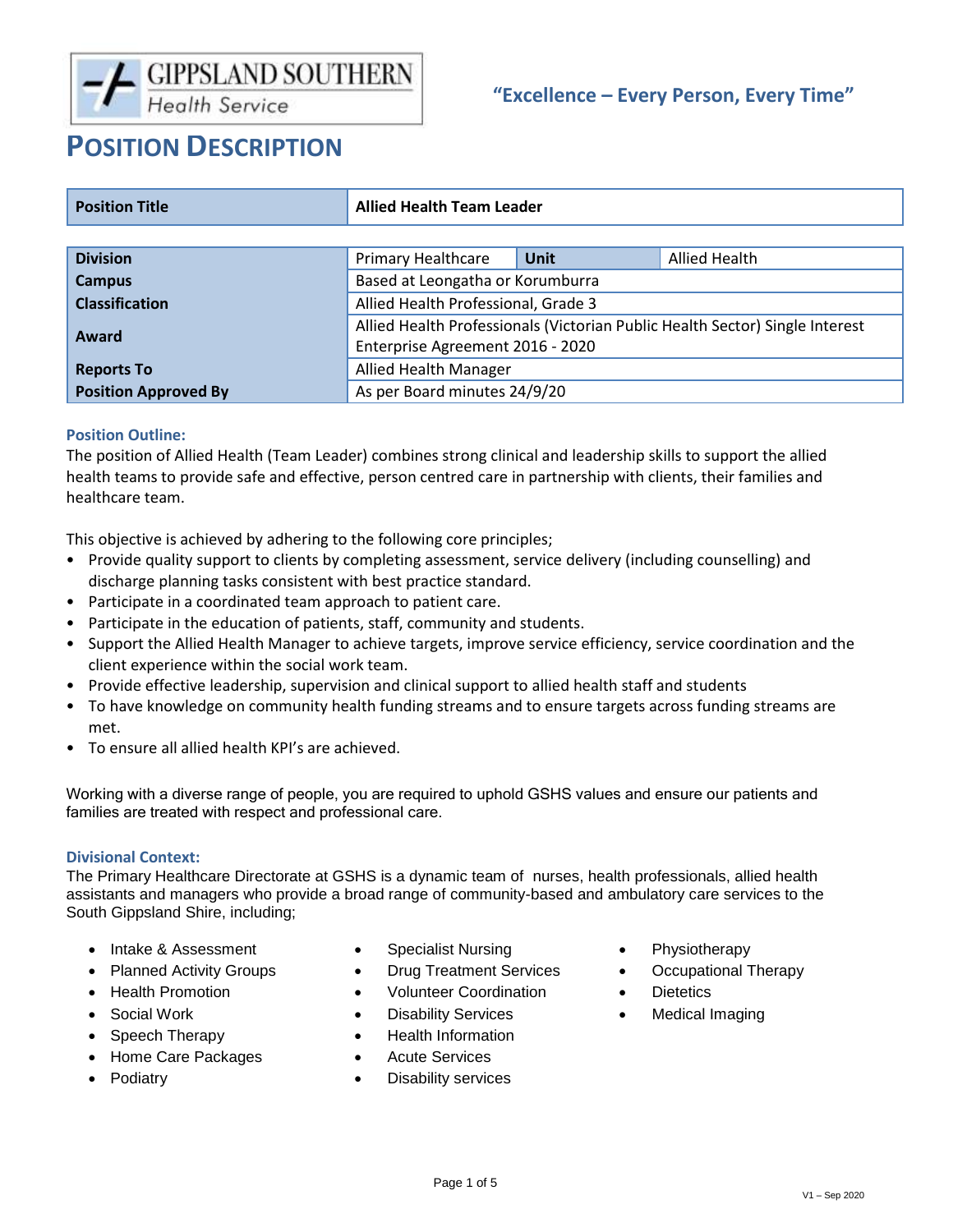### **Health Service Context:**

GSHS is a major provider of healthcare in the South Gippsland Shire. GSHS offers a broad range of services that meet the needs of a diverse and sparsely populated area with many small rural communities. With two main acute facilities based at Leongatha and Korumburra, GSHS offers a broad range of specialist, general, acute, subacute, ambulatory, residential aged care and community services.

Although GSHS is made up of a number of sites, they all operate as part of the one organisation and therefore the service profile is informed by the geographical nature of the diverse communities as well as the strategic imperatives of the Department of Health & Human Services.

### **Vision, Mission and Values:**

The Values are detailed in GSHS' Employee Charter and form part of your terms and conditions of Employment as does the Code of Conduct for Victorian Public Sector Employees. GSHS expects all employees to behave in accordance with these requirements at all times whilst employed by the organisation.

| . Healthcare<br>Fxrellen<br>cellence in | I Healthier Community Together<br>Building a |  |
|-----------------------------------------|----------------------------------------------|--|

| <b>Gippsland Southern Health Service - Values and Behaviours</b> |                                             |                                                                                                                                          |  |  |  |
|------------------------------------------------------------------|---------------------------------------------|------------------------------------------------------------------------------------------------------------------------------------------|--|--|--|
| <b>Value</b>                                                     | <b>Above the Line Behaviour</b>             | <b>Below the Line Behaviour</b>                                                                                                          |  |  |  |
| Excellence                                                       | Continuous Improvement<br>$\bullet$         | Unwilling to Improve<br>$\bullet$                                                                                                        |  |  |  |
|                                                                  | <b>Evidence Based Practise</b><br>$\bullet$ | Lack of Innovation<br>$\bullet$                                                                                                          |  |  |  |
|                                                                  | <b>Consistency of Practice</b><br>٠         | Non-Adherence<br>$\bullet$<br>Inconsistency                                                                                              |  |  |  |
|                                                                  | <b>Innovative Practice</b><br>$\bullet$     |                                                                                                                                          |  |  |  |
|                                                                  | <b>High Standards</b><br>٠                  | Acceptance                                                                                                                               |  |  |  |
| Individuality                                                    | <b>Be Tolerant</b><br>$\bullet$             | Lack of Respect<br>$\bullet$                                                                                                             |  |  |  |
|                                                                  | <b>Acknowledge Rights</b><br>$\bullet$      | Discriminating<br>$\bullet$                                                                                                              |  |  |  |
|                                                                  | Personalise<br>$\bullet$                    | Being Inconsiderate<br>$\bullet$                                                                                                         |  |  |  |
|                                                                  | <b>Support Individuals</b><br>$\bullet$     | Being Judgemental<br>$\bullet$                                                                                                           |  |  |  |
|                                                                  | <b>Practice Self Care</b><br>$\bullet$      | <b>Being Dismissive</b><br>$\bullet$                                                                                                     |  |  |  |
| Collaboration                                                    | Value Teamwork<br>$\bullet$                 | <b>Poor Communication</b><br>$\bullet$                                                                                                   |  |  |  |
|                                                                  | <b>Involve Others</b><br>$\bullet$          | <b>Criticising Others</b><br>$\bullet$                                                                                                   |  |  |  |
|                                                                  | <b>Actively Listen</b><br>$\bullet$         | <b>Being Negative</b><br>$\bullet$                                                                                                       |  |  |  |
|                                                                  | Ask and Offer Solutions<br>$\bullet$        | Not Open<br>$\bullet$                                                                                                                    |  |  |  |
|                                                                  | <b>Support Decisions and Change</b><br>٠    | Withholding Information<br>$\bullet$                                                                                                     |  |  |  |
| Accountability                                                   | <b>Take Responsibility</b><br>$\bullet$     | <b>Blaming Others</b><br>$\bullet$<br><b>Unethical Behaviour</b><br>$\bullet$<br>Underperforming<br>$\bullet$<br>Unreliable<br>$\bullet$ |  |  |  |
|                                                                  | <b>Set Clear Expectations</b><br>$\bullet$  |                                                                                                                                          |  |  |  |
|                                                                  | Manage Performance<br>$\bullet$             |                                                                                                                                          |  |  |  |
|                                                                  | <b>Results Focused</b><br>$\bullet$         |                                                                                                                                          |  |  |  |
|                                                                  | <b>Ethically Bound</b><br>٠                 | <b>Shirking Responsibility</b><br>$\bullet$                                                                                              |  |  |  |
| Respect                                                          | <b>Respect People</b><br>$\bullet$          | <b>Being Rude</b><br>$\bullet$                                                                                                           |  |  |  |
|                                                                  | <b>Respect Privacy</b><br>$\bullet$         | <b>Being Negative</b>                                                                                                                    |  |  |  |
|                                                                  | <b>Respect Property</b><br>$\bullet$        | Being Disrespectful<br>$\bullet$                                                                                                         |  |  |  |
|                                                                  | <b>Respect Views</b><br>$\bullet$           | Being unhelpful<br>$\bullet$                                                                                                             |  |  |  |
|                                                                  | Be courteous<br>$\bullet$                   | <b>Disrespecting Property</b>                                                                                                            |  |  |  |
| Empowerment                                                      | <b>Take Initiative</b><br>$\bullet$         | Authoritarian<br>$\bullet$                                                                                                               |  |  |  |
|                                                                  | <b>Actively Participate</b><br>$\bullet$    | Discrimination<br>$\bullet$                                                                                                              |  |  |  |
|                                                                  | <b>Ask Questions</b><br>$\bullet$           | <b>Blaming Others</b>                                                                                                                    |  |  |  |
|                                                                  | <b>Clarify Expectations</b><br>$\bullet$    | <b>Not Sharing</b>                                                                                                                       |  |  |  |
|                                                                  | <b>Empower Others</b>                       | <b>Stifling Development</b>                                                                                                              |  |  |  |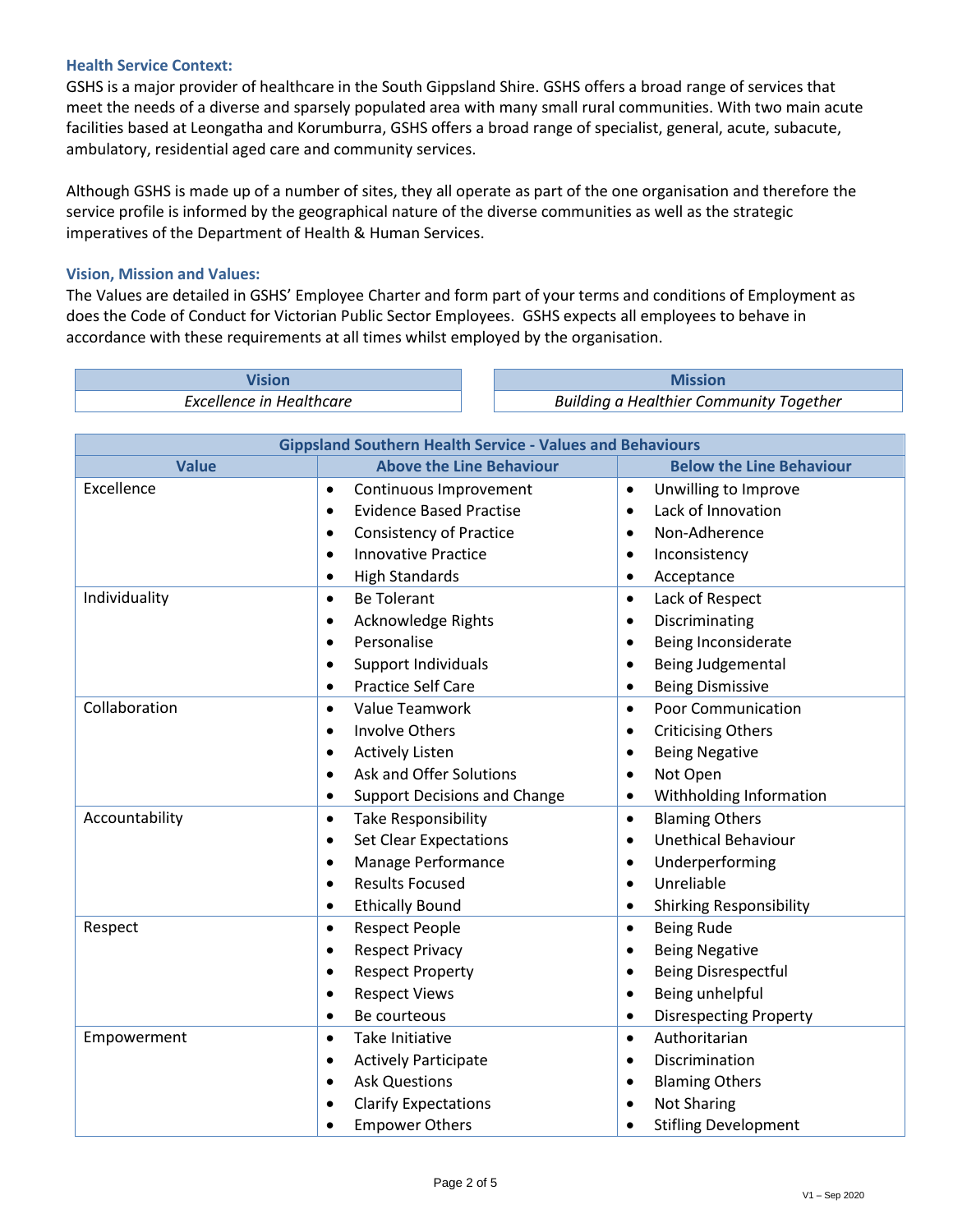# **Key Responsibilities**

- To be a senior experienced clinician in your discipline
- Working with the Allied Health Manager to embed the Excellence Program tactics
- To conduct performance appraisals and clinical supervision to Grade 1 and 2 clinicians in your discipline.
- Coordinate and lead quality improvement projects in Allied Health
- In collaboration with the Allied Health Manager, work to embed the excellence program.
- In collaboration with Allied Health Manager, ensure all Allied Health policies and procedures are up to date.
- Providing evidence based allied health services
- Actively participating in the development and monitoring of systems to support client flow including practices to manage service access, demand, delivery and waiting lists consistent with GSHS and funding provider requirements.
- Working with the manager to write submissions, briefing papers and related documents incorporating clear, concise and well informed options and recommendations
- Ensuring a culture of quality improvement, measurable outcomes and best practice to all areas of responsibility and conform to the quality framework to meet accreditation requirements.
- Completing other tasks as allocated by the manager, e.g. kronos, human resources activities for team.
- Attending and contributing to team meetings and education sessions
- Providing leadership and support for direct reports, and ensure that staff receive appropriate performance management, professional training and development opportunities.
- Supporting the manager to maintain and implement systems and processes to ensure service targets are met
- Actively work to increase private income streams in Allied Health
- Supporting appropriate, safe and financially accountable rosters and workforce management
- Supporting the manager in undertaking recruitment and orientation of allied health staff and students.

# **Key Selection Criteria:**

# **Mandatory**

- Holds a Bachelor degree in relevant discipline and is registered with AHPRA.
- Highly developed interpersonal skills; excellent communication, organisation and negotiation skills.
- Demonstrated ability to act as an effective role model, provide leadership and influence others.
- Demonstrated commitment to quality and service development.
- Problem Solving; ability to manage critical issues, interpret situations, report on information, and provide recommendations.
- Promote participative decision-making working effectively and harmoniously as a member of a multidisciplinary team whilst also being able to work autonomously and independently.
- Evidenced experience working effectively with a variety of situations, individuals or groups and the ability to meet competing demands and demonstrate excellent time management skills.
- Willing to be involved in significant service change and innovation and have a flexible approach to the development of service models and structures.
- Solid understanding of the Primary health funding models
- Victorian Driver's License
- Willingness to undergo a pre-employment Police Records Check.

#### **Desirable**

- Relevant post graduate qualifications
- Work experience in a rural health setting
- Experience in leading teams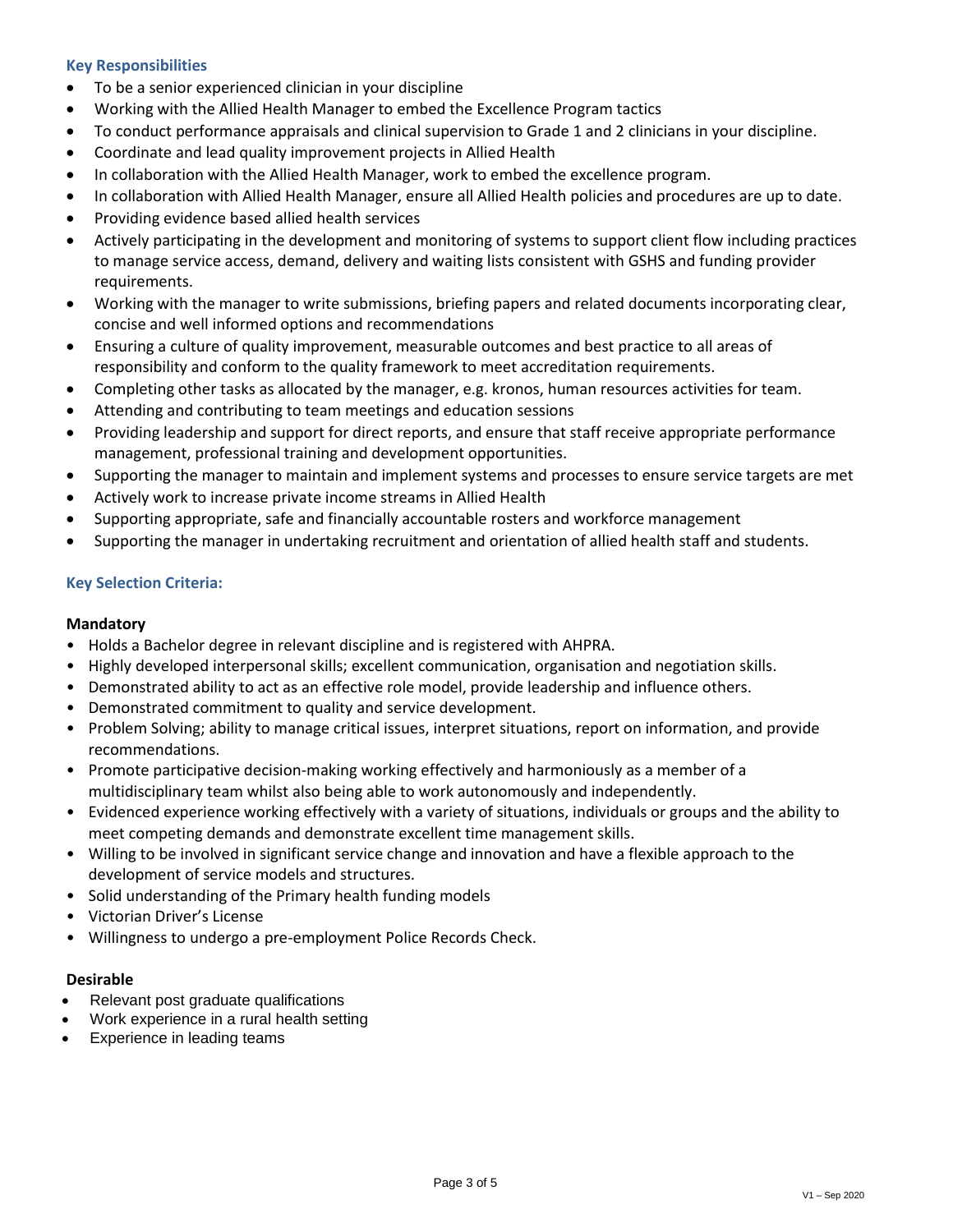### **OH&S**

Each employee has the right to a safe working environment and they should advise their supervisor of any risk or condition likely to result in accident or injury. Each employee has the responsibility to take reasonable care of their own health and safety, to comply with GSHS OH&S policies and procedures and to participate in appropriate safety education and evaluation activities.

### **Policies & Procedures**

It is everybody's responsibility to access and have knowledge of the relevant policies and procedures that relate to their employment. All GSHS policies and procedures can be accessed on the intranet site.

# **Person Centred Care**

Person Centred Care (PCC) is a philosophical approach to how we provide care to patients and interact with other customers, including colleagues. PCC is based on the principles of respect, value of the individual, and the need to deliver service in an environment that supports peoples' physical, emotional, social and psychological needs. PCC is underpinned by a culture of collaboration and partnership and all staff are required to adhere to these principles.

# **Values & Conduct**

Staff are required to comply with GSHS Employee Charter. The way we behave in the workplace and the manner in which we undertake our job is as important as how we perform the tasks for our role. We expect that all staff will embrace GSHS' Employee Charter and demonstrate these in their daily work.

GSHS operates under the Code of Conduct for Public Sector Employees. This Code of Conduct, together with any professional Code of Conduct relevant to the role being performed, form part of each employee's conditions of employment and it is expected that all staff will familiarise themselves and comply with this Code of Conduct and those relevant to the role they perform at GSHS.

### **Child Safety**

GSHS is a Child Safe organisation. The GSHS Child Safe Policy and Procedure applies to all staff, volunteers, students and contractors of GSHS. GSHS staff will:

- Protect and promote the health, safety and well-being of all children
- Recognise vulnerability and identify risk and harm to children early
- Respond appropriately, effectively and in a timely way to reduce risk and support children and their families to achieve improved outcomes
- Promote culturally competent and responsive health care
- Work together with families, community services providers and the statutory system in the best interests of children (DHHS Healthcare that Counts Guiding Principles, 2017)

#### **Violence and Aggression**

GSHS seeks to promote a safe and inclusive workplace and community that are free from all forms of violence and aggression. GSHS staff:

- are aware that supports are available for GSHS staff and volunteers who may be experiencing family violence.
- identify, respond to and support consumers impacted by family violence as guided by organisational procedures
- identify, report and access support in relation to incidents of occupational violence and aggression.

# **Diversity & Inclusion**

GSHS is an equal opportunity employer. We recruit, employ, train, compensate and promote regardless of race, religion, colour, national origin, sex, disability, age, veteran status, and other protected status as required by applicable law.

#### **Risk Management**

GSHS supports an organisational philosophy that ensures risk management is an integral part of corporate objectives, plans and management systems. Staff are to be accountable for risk management through organisational, team and individual performance objectives that are within their span of control.

- Contribute to effective risk management within their area of influence
- Adhere to organisational risk management policy and procedures
- Assist in fostering a risk-aware culture and ensure that any staff members in their supervision understand their responsibilities
- Identify new and emerging risk
- Contribute feedback to risk management review processes